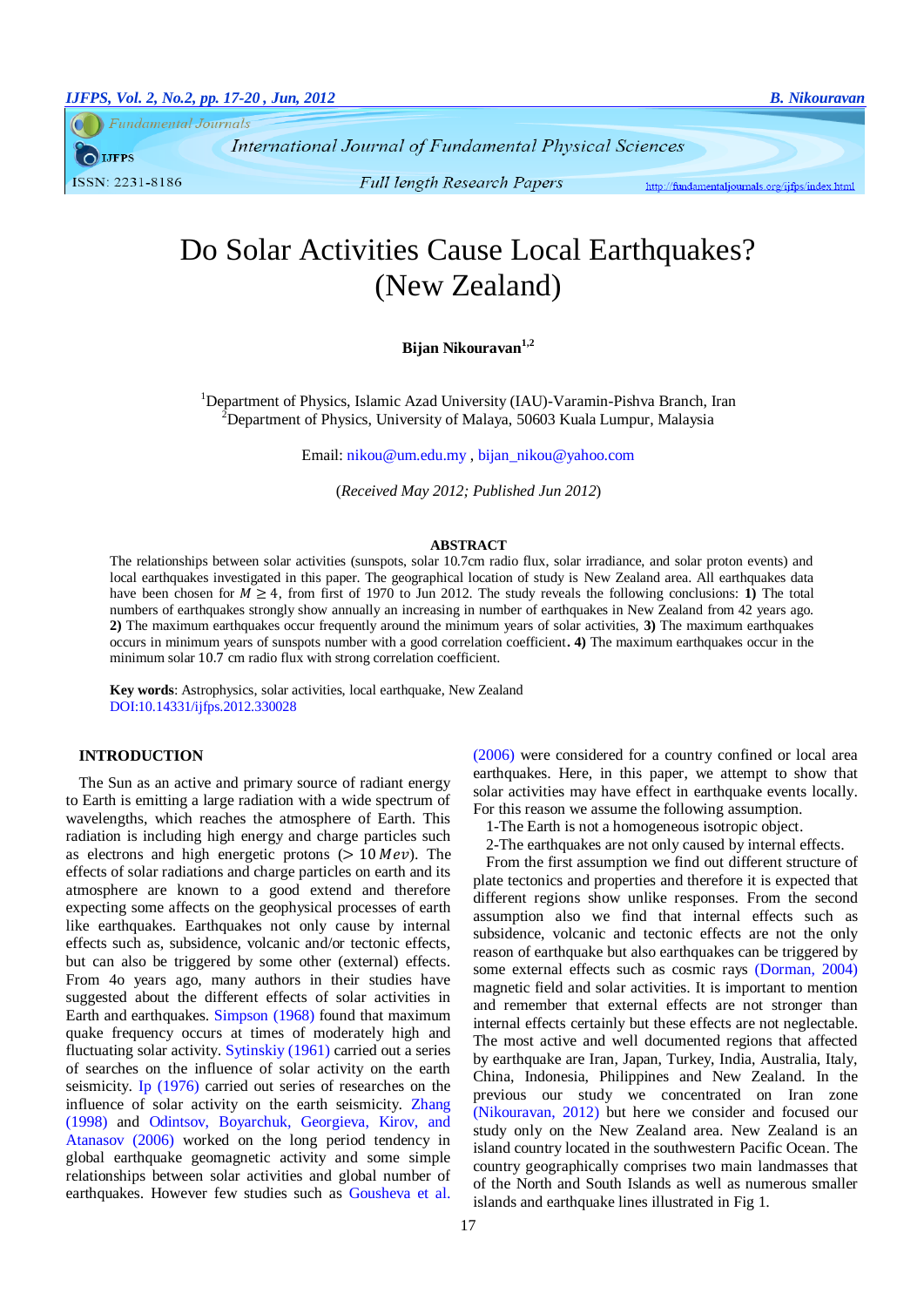### **DATA**

The Earth receives a total amount of radiation energy. The average incoming solar radiation is called the solar irradiance (SI) and all data are available freely and have been collected from historical total solar irradiance (TSI). Moreover, solar activities produce and emit very high energetic protons and these energies are equal and/or greater than  $10$  Mev. These charged particles arrive to Earth and enter the atmosphere over the polar region and much enhanced ionization is produced at altitudes below 100  $km$ . These high energetic protons can penetrate the Earth's magnetic field and cause ionization in the ionosphere. To select Solar Proton events data, we used integral 5-minute averages for energies  $\geq$  $10 \text{ MeV}$ , given in Particle Flux Units (pfu). These data are available from issues of NOAA/SESC (2000) [\(Gerontidou,](#page-3-8)  [Vassilaki, Mavromichalaki, & Kurt, 2002\)](#page-3-8). The time period of 1976-2010 which covering over 5 solar cycles 20, 21, 22, 23 and a part of 24, except 1996 and 2010 which is provided by the NASA. Moreover, all earthquake data also have been collected from IRIS for  $M \geq 4$  and only for New Zealand zone.

#### **LOCAL EARTHQUAKES (NEW ZEALAND)**

Earthquakes are the result of a sudden release of energy in the Earth's crust that creates seismic waves. All earthquakes data have been collected for  $(M \ge 4)$  from 1<sup>st</sup> of January 1970 to  $20<sup>th</sup>$  of June 2012. The total number of earthquake occurred in New Zealand area is 5327. Also, this is show that the numbers of earthquakes events are increasing from 42 years ago till now. (Fig 2)



**Figure.3** The figure show 289 numbers of earthquakes  $(M \geq 4)$  which have been updated based on data from the IRIS.( $1<sup>st</sup>$  of January 2012-20<sup>th</sup> of June 2012) **(IRIS)** 

#### **SOLAR ACTIVITIES**

The output of the Sun in all forms, light, solar wind, and energetic particles, is not constant. It varies with both time (seconds to centuries) and position on the Sun. These changes are called solar activity. Solar activities such as sunspots numbers, solar radio flux, solar Irradiance and solar proton events, show a periodic variation approximately with 11 years and considered in exact maximum and minimum years of sunspots. The exact values here are defined as accurate values of solar radio flux, solar Irradiance and solar proton events in the maximum and minimum years of solar activities. The variations of solar activities from 1970 to 2012 are shown in Figure 1.



**Figure.1** The variation of solar activities (1970-2010)



**Figure.2** The variation of earthquakes with total number of 5327 events occurred from  $1<sup>st</sup>$  of January 1970 to  $20<sup>th</sup>$  of June 2012.

The location and seismic fault lines of this region is indicated in Fig3. This figure also shows 289 recorded earthquakes occurred in New Zealand only from first of Jun 2011 to 10 August 2011. The lines of earthquakes have also been demonstrated. Solar activities with its high emitting energy have large influence on the Earth magnetosphere which creates fluctuations known as geomagnetic storms. Here we pay special attention to periodic variation of, sunspots numbers, solar 10.7cm radio flux, solar irradiance and solar proton events (few data) with high energy  $($  $10 \,Mev$ ) and earthquakes number. However our data is few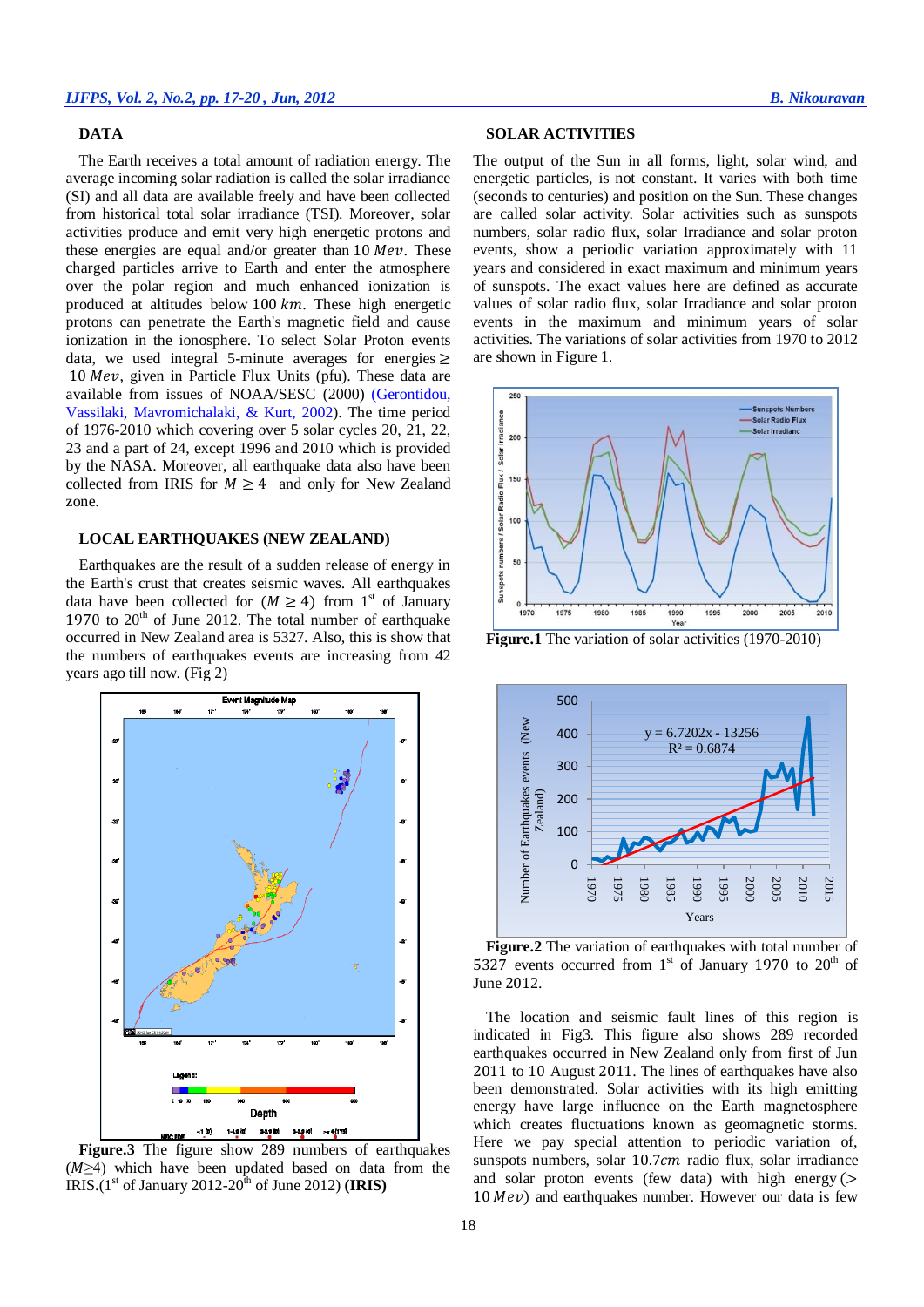but these data are from 40 years ago. The results showed as below. The Fig4, show a strong and negative correlations relationship between sunspots and number of earthquakes for  $M \geq 4$ .

| actritics and total named of cartitagates cyclits in cach befrod |                                         |            |                              |       |                   |                            |                               |                             |
|------------------------------------------------------------------|-----------------------------------------|------------|------------------------------|-------|-------------------|----------------------------|-------------------------------|-----------------------------|
| Period                                                           | <b>Years</b><br><b>Started-Finished</b> |            | <b>Sunspots</b><br>Min - Max |       | <b>Solar Flux</b> | Solar<br><b>Irradiance</b> | <b>Solar</b><br><b>Proton</b> | <b>Earthquakes</b><br>M > 4 |
| Cycle 18                                                         | 1944                                    | 1954       | 4.4                          | 151.6 | 702               | 1360.7617                  |                               | $\theta$                    |
| Cycle 19                                                         | 1954                                    | 1964       | 10.5                         | 190.2 | 726               | 1360.8296                  |                               | 73                          |
| Cycle 20                                                         | 1964                                    | 1976       | 12.6                         | 105.9 | 734               | 1360.6678                  | 12                            | 78                          |
| Cycle 21                                                         | 1976                                    | 1986       | 13.4                         | 155.4 | 740               | 1360.7749                  | 297                           | 81                          |
| Cycle 22                                                         | 1986                                    | 1996       | 8.6                          | 157.6 | 720               | 1360.8329                  | $\Omega$                      | 129                         |
| Cycle 23                                                         | 1996                                    | 2008       | 2.9                          | 119.6 | 690               | 1360.8568                  | $\Omega$                      | 293                         |
| Cycle 24                                                         | 2008                                    | <b>Not</b> | $\overline{a}$               | 128   |                   |                            |                               | $\Omega$                    |

**Table.1** shows solar cycle period for minimum and maximum solar activities and total number of earthquakes events in each period



**Figure**.**4** Correlation between number of sunspots and number of earthquakes from 1970 to 2012 for New Zealand



**Figure**.**5** Correlation between number of Solar 10.7 cm radio flux and number of earthquakes from 1970 to 6 August 2011 for New Zealand



**Figure.6** Annual variations between sunspots number (dotted black line) and the number of earthquake (solid red line)



**Figure.7** Annual variations between solar proton events (dotted black line) and number of earthquakes (solid red line)



**Figure.8** Correlation between number of solar 10.7 cm and earthquakes

### **CONCLUSION**

With a quick look at the data it has been found that:

1-The total numbers of earthquakes for  $M \geq 4$  from first of January 1970 to 20 Jun 2011, strongly show an increasing in number of earthquakes with coefficient  $R^2 = 0.6874$ .

2-The total number of earthquakes in the minimum and maximum years of solar activities is 654 and 602 respectively and the maximum earthquakes occur frequently around the minimum years of solar activities.